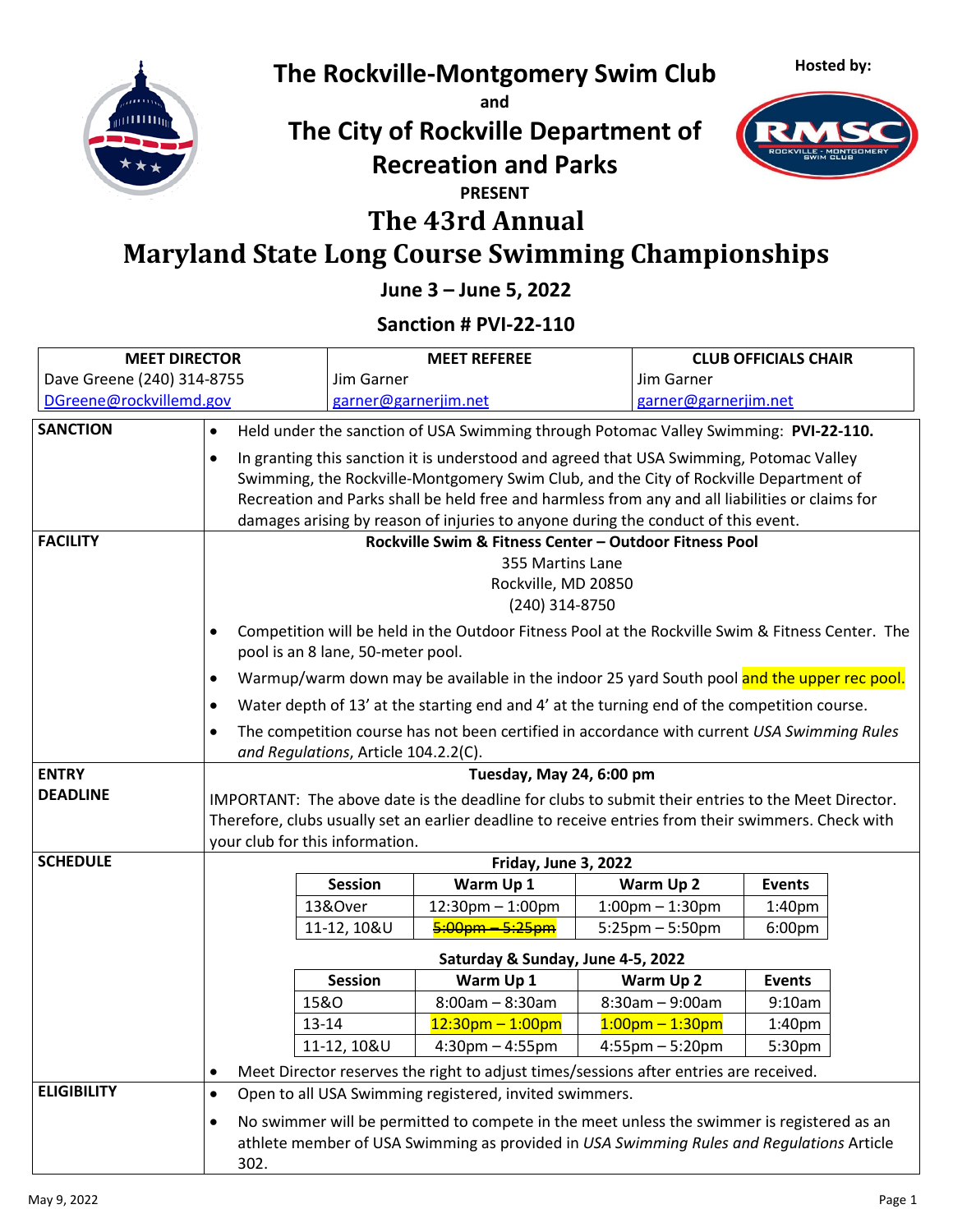|                                            | Swimmers must have equaled or bettered the applicable qualifying time. Qualifying times must<br>$\bullet$<br>have been achieved on or after May 28, 2019. Qualifying times must have been achieved in USA                                                                                                                                                                                                                                                                                                                                                                                                                                                                                                                                                                                                             |
|--------------------------------------------|-----------------------------------------------------------------------------------------------------------------------------------------------------------------------------------------------------------------------------------------------------------------------------------------------------------------------------------------------------------------------------------------------------------------------------------------------------------------------------------------------------------------------------------------------------------------------------------------------------------------------------------------------------------------------------------------------------------------------------------------------------------------------------------------------------------------------|
|                                            | Swimming sanctioned, observed, or approved meets.                                                                                                                                                                                                                                                                                                                                                                                                                                                                                                                                                                                                                                                                                                                                                                     |
| <b>DISABILITY</b><br><b>SWIMMERS</b>       | PVS and host clubs along with their meet directors are committed to the Inclusion Policy as<br>$\bullet$                                                                                                                                                                                                                                                                                                                                                                                                                                                                                                                                                                                                                                                                                                              |
|                                            | adopted by the PVS BOD. Athletes with a disability are welcomed and are asked to provide<br>advance notice of desired accommodations to the Meet Director. The athlete (or athlete's coach)                                                                                                                                                                                                                                                                                                                                                                                                                                                                                                                                                                                                                           |
|                                            | is also responsible for notifying the session referee of any disability prior to competition.                                                                                                                                                                                                                                                                                                                                                                                                                                                                                                                                                                                                                                                                                                                         |
| <b>TIMING SYSTEM</b>                       | Automatic timing (touchpads primary) will be used.<br>$\bullet$                                                                                                                                                                                                                                                                                                                                                                                                                                                                                                                                                                                                                                                                                                                                                       |
| COVID-19                                   | An inherent risk of exposure to COVID-19 exists in any public place where people are present.<br>$\bullet$                                                                                                                                                                                                                                                                                                                                                                                                                                                                                                                                                                                                                                                                                                            |
| <b>CONSIDERATIONS</b>                      | COVID-19 is a contagious disease that can lead to severe illness and death. According to the<br>Centers for Disease Control and Prevention, senior citizens and individuals with underlying<br>medical conditions are especially vulnerable.                                                                                                                                                                                                                                                                                                                                                                                                                                                                                                                                                                          |
|                                            | USA Swimming, Inc., cannot prevent you (or your child(ren)) from becoming exposed to,<br>$\bullet$<br>contracting, or spreading COVID-19 while participating in USA Swimming sanctioned events. It is<br>not possible to prevent against the presence of the disease. Therefore, if you choose to<br>participate in a USA Swimming sanctioned event, you may be exposing yourself to and/or<br>increasing your risk of contracting or spreading COVID-19.                                                                                                                                                                                                                                                                                                                                                             |
|                                            | BY ATTENDING OR PARTICIPATING IN THIS COMPETITION, YOU VOLUNTARILY ASSUME ALL RISKS<br>$\bullet$<br>ASSOCIATED WITH EXPOSURE TO COVID-19 AND FOREVER RELEASE AND HOLD HARMLESS USA<br>SWIMMING, POTOMAC VALLEY SWIMMING, ROCKVILLE-MONTGOMERY SWIM CLUB, AND CITY<br>OF ROCKVILLE DEPARTMENT OF RECREATION AND PARKS AND EACH OF THEIR OFFICERS,<br>DIRECTORS, AGENTS, EMPLOYEES OR OTHER REPRESENTATIVES FROM ANY LIABILITY OR CLAIMS<br>INCLUDING FOR PERSONAL INJURIES, DEATH, DISEASE OR PROPERTY LOSSES, OR ANY OTHER<br>LOSS, INCLUDING BUT NOT LIMITED TO CLAIMS OF NEGLIGENCE AND GIVE UP ANY CLAIMS YOU<br>MAY HAVE TO SEEK DAMAGES, WHETHER KNOWN OR UNKNOWN, FORESEEN OR UNFORESEEN,<br>IN CONNECTION WITH EXPOSURE, INFECTION, AND/OR SPREAD OF COVID-19 RELATED TO<br>PARTICIPATION IN THIS COMPETITION. |
|                                            | We have taken enhanced health and safety measures for all attending this meet, however we<br>$\bullet$<br>cannot guarantee that you will not become infected with COVID-19. All attending this meet<br>must follow all posted instructions while in attendance. An inherent risk of exposure to COVID-19<br>exists in any public place where people are present. By attending this meet, you acknowledge<br>the contagious nature of COVID-19 and voluntarily assume all risks related to exposure to COVID-<br>19.                                                                                                                                                                                                                                                                                                   |
|                                            | By choosing to attend this meet you agree to comply with all health and safety mandates and<br>$\bullet$<br>guidelines of USA Swimming, Potomac Valley Swimming, the State of Maryland and Montgomery<br>County.                                                                                                                                                                                                                                                                                                                                                                                                                                                                                                                                                                                                      |
| COVID-19                                   | Locker room use should be minimized.<br>$\bullet$                                                                                                                                                                                                                                                                                                                                                                                                                                                                                                                                                                                                                                                                                                                                                                     |
| <b>PROTOCOLS</b>                           | No one with symptoms of COVID-19 is permitted in the facility.<br>$\bullet$                                                                                                                                                                                                                                                                                                                                                                                                                                                                                                                                                                                                                                                                                                                                           |
|                                            | Athletes should arrive and depart in their suits if possible.<br>$\bullet$                                                                                                                                                                                                                                                                                                                                                                                                                                                                                                                                                                                                                                                                                                                                            |
|                                            | We request that all attendees notify the meet director as soon as possible if they have tested<br>$\bullet$<br>positive for COVID-19, shown symptoms or have been in contact with anyone exposed to COVID-<br>19 after attending the meet.                                                                                                                                                                                                                                                                                                                                                                                                                                                                                                                                                                            |
| <b>SAFE SPORT</b><br><b>CONSIDERATIONS</b> | In compliance with Safe Sport, parents will have access to and the opportunity to observe their<br>$\bullet$<br>child. Spectators will be permitted.                                                                                                                                                                                                                                                                                                                                                                                                                                                                                                                                                                                                                                                                  |
|                                            |                                                                                                                                                                                                                                                                                                                                                                                                                                                                                                                                                                                                                                                                                                                                                                                                                       |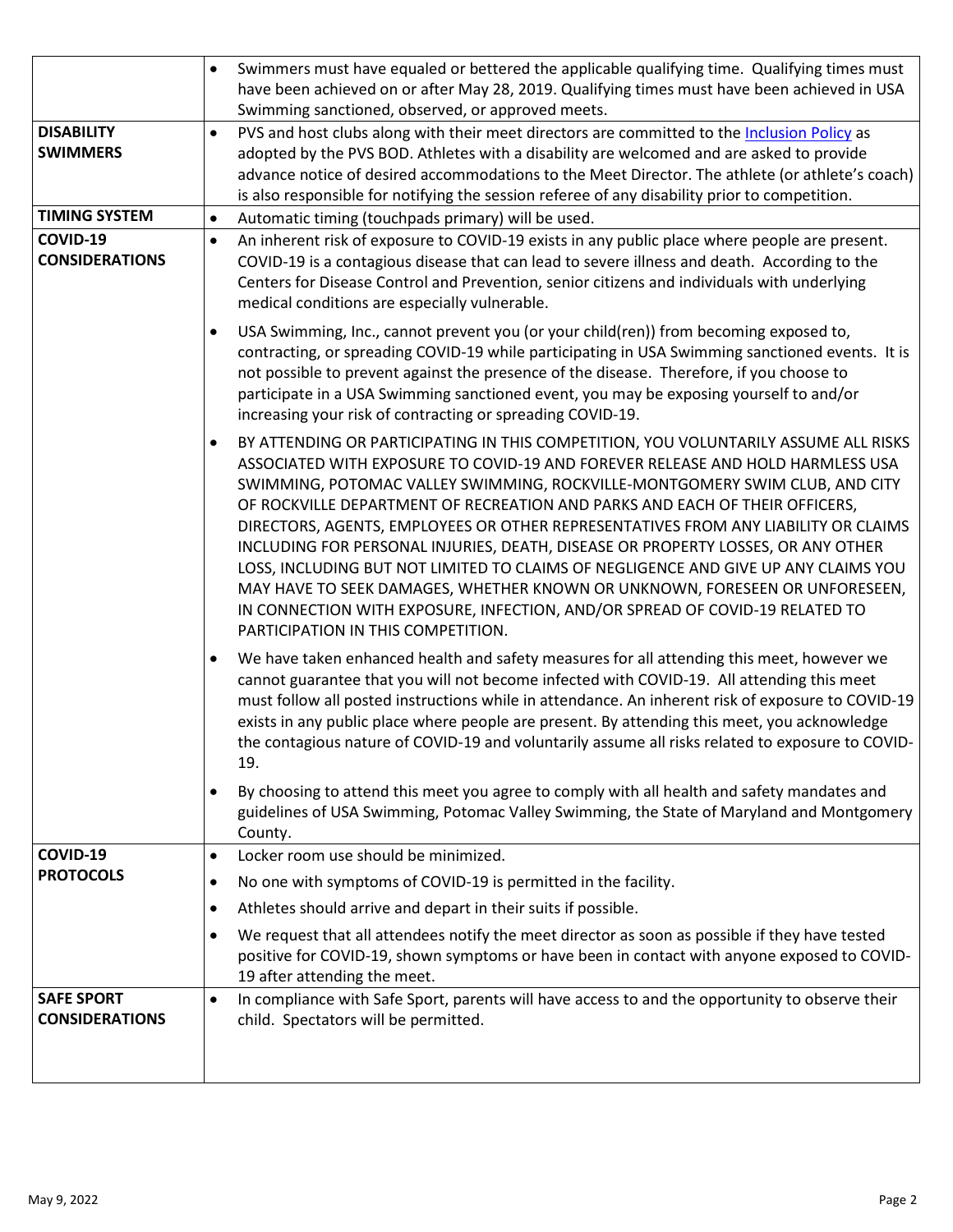| <b>RULES</b>             | Current USA Swimming rules shall govern this meet.<br>$\bullet$                                                                                                                                                                                                                                                                                                                                                                                      |
|--------------------------|------------------------------------------------------------------------------------------------------------------------------------------------------------------------------------------------------------------------------------------------------------------------------------------------------------------------------------------------------------------------------------------------------------------------------------------------------|
|                          | All applicable adults participating in or associated with this meet acknowledge that they are<br>$\bullet$<br>subject to the provisions of the USA Swimming Minor Athlete Abuse Prevention Policy<br>("MAAPP"), and that they understand that compliance with the MAAPP policy is a condition of<br>participation in the conduct of this competition.                                                                                                |
|                          | No on-deck USA Swimming registration is permitted.<br>$\bullet$                                                                                                                                                                                                                                                                                                                                                                                      |
|                          | In compliance with USA Swimming Rules and Regulations, the use of audio or visual recording<br>$\bullet$<br>devices, including a cell phone is not permitted in the changing areas, rest rooms, or locker<br>rooms. Per PVS policy, the use of equipment capable of taking pictures (e.g., cell phones,<br>cameras, etc.) is banned from behind the starting blocks during the entire meet, including warm<br>up, competition and cool down periods. |
|                          | Deck changes are prohibited.<br>$\bullet$                                                                                                                                                                                                                                                                                                                                                                                                            |
|                          | Any swimmer entered in the meet must be certified by a USA Swimming member coach as being<br>$\bullet$<br>proficient in performing a racing start or must start each race from within the water. When<br>unaccompanied by a member-coach, it is the responsibility of the swimmer or the swimmer's<br>legal guardian to ensure compliance with this requirement.                                                                                     |
|                          | Operation of a drone or any other flying devices is prohibited over the venue (pools,<br>$\bullet$<br>athlete/coach areas, spectator areas and open ceiling locker rooms) any time athletes, coaches,<br>officials and/or spectators are present.                                                                                                                                                                                                    |
|                          | Dive-over starts may be used.<br>$\bullet$                                                                                                                                                                                                                                                                                                                                                                                                           |
|                          | The Meet Director and the PVS Technical Committee reserve the right to limit events, heats,<br>$\bullet$<br>swimmers or adjust the format to conform with the 4-hour provision for sessions that include 12<br>& U events per Rule 205.3.1F.                                                                                                                                                                                                         |
| <b>EVENT RULES</b>       | All events are timed finals.<br>$\bullet$                                                                                                                                                                                                                                                                                                                                                                                                            |
|                          | SCY entry times are conforming times for this meet. LCM entry times are non-conforming times<br>$\bullet$<br>and will be seeded after SCY entries                                                                                                                                                                                                                                                                                                    |
|                          | 13-14 and 15 & over swimmers can only enter two (2) events on each day, for a total of no more<br>$\bullet$<br>than six (6) events for the meet.                                                                                                                                                                                                                                                                                                     |
|                          | 10 & under and 11-12 swimmers may enter (1) event on Friday, a maximum of (3) individual<br>$\bullet$<br>events either Saturday or Sunday, for a total of no more than six (6) individual events for the<br>meet.                                                                                                                                                                                                                                    |
|                          | 13-14 AND 15&O 50 BREAST, 50 BACK AND 50 FLY:                                                                                                                                                                                                                                                                                                                                                                                                        |
|                          | must be qualified for the 100 of the corresponding stroke or as bonus event.                                                                                                                                                                                                                                                                                                                                                                         |
|                          | Enter using 100 time, mark as Bonus Event if time does not meet qualifying standard                                                                                                                                                                                                                                                                                                                                                                  |
|                          | <b>BONUS EVENTS:</b>                                                                                                                                                                                                                                                                                                                                                                                                                                 |
|                          | Athletes who qualify for 1 event or more events may enter 1 bonus event. 400 meter events<br>may not be entered as bonus events.                                                                                                                                                                                                                                                                                                                     |
|                          | Bonus event entries should be marked in the event file with "Bonus"                                                                                                                                                                                                                                                                                                                                                                                  |
|                          | After entries are received bonus events will be first removed if adjustments are necessary to<br>reduce the timeline                                                                                                                                                                                                                                                                                                                                 |
|                          | <b>MIXED GENDER RELAYS:</b>                                                                                                                                                                                                                                                                                                                                                                                                                          |
|                          | Relay Teams must meet the qualifying standard. Each club may enter up to two relay teams<br>for each mixed gender relay event                                                                                                                                                                                                                                                                                                                        |
|                          | Swimmers must already be entered in the meet in an individual event                                                                                                                                                                                                                                                                                                                                                                                  |
|                          | Mixed gender relay teams must consist of 2 males and 2 females.                                                                                                                                                                                                                                                                                                                                                                                      |
| <b>POSITIVE CHECK IN</b> | All events will be pre-seeded.<br>$\bullet$                                                                                                                                                                                                                                                                                                                                                                                                          |
| <b>WARM-UP</b>           | The prescribed PVS warm-up procedures and safety policies will be followed. The Meet Director<br>$\bullet$                                                                                                                                                                                                                                                                                                                                           |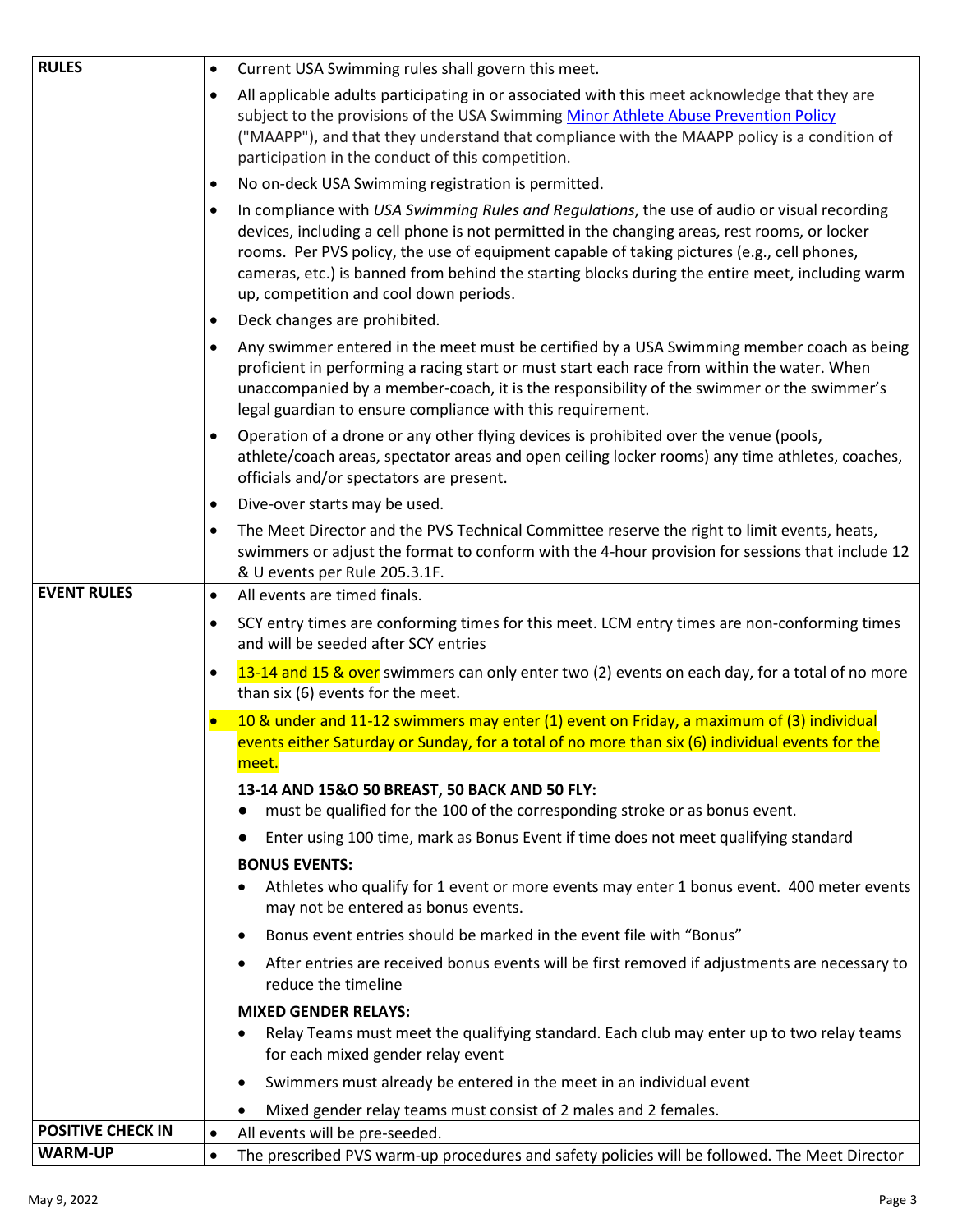|                         | may determine the structure of warm-up, including times/lane assignments.                                                                                                                                                                                                                                                              |
|-------------------------|----------------------------------------------------------------------------------------------------------------------------------------------------------------------------------------------------------------------------------------------------------------------------------------------------------------------------------------|
| <b>SUPERVISION</b>      | Coaches are responsible for the conduct of their swimmers and cleaning up for their team areas.<br>$\bullet$                                                                                                                                                                                                                           |
| <b>SEEDING</b>          | All events will be seeded slowest to fastest<br>$\bullet$                                                                                                                                                                                                                                                                              |
| <b>SCORING</b>          | None<br>$\bullet$                                                                                                                                                                                                                                                                                                                      |
| <b>AWARDS</b>           | None<br>$\bullet$                                                                                                                                                                                                                                                                                                                      |
| <b>PROGRAMS</b>         | Meet programs will not be sold, however the meet will be available on Meet Mobile.<br>$\bullet$                                                                                                                                                                                                                                        |
| <b>CREDENTIALS</b>      | Parents not working the meet as a deck official, volunteer timer or other position are not<br>$\bullet$<br>permitted on deck. Only athletes, USA Swimming certified coaches, and deck officials will be<br>permitted on the deck. Coaches and Officials should have proof of active USA Swimming<br>membership with them at all times. |
| <b>OFFICIALS</b>        | Officials will be identified in advance and coordinated by the Meet Referee, Jim Garner<br>$\bullet$<br>(garner@garnerjim.net). Officials interested in volunteering should contact the Meet Referee.                                                                                                                                  |
|                         | Officials who have volunteered for this meet should check in at the recording table prior to the<br>$\bullet$<br>start of warm-ups. A comprehensive officials briefing will precede each session during warm-ups.<br>Walk-on officials can be accommodated.<br>$\bullet$                                                               |
| <b>TIMERS</b>           | Three timers per lane. Each participating club will be responsible for providing its share of<br>$\bullet$<br>timers. Lane assignments will be made in advance.                                                                                                                                                                        |
| <b>ENTRY PROCEDURES</b> | Entries should be submitted by email to the Meet Director (Dave Greene,<br>$\bullet$<br>DGreene@rockvillemd.gov).                                                                                                                                                                                                                      |
|                         | Include in the subject of the email, 2022 Maryland State LC Championship Meet - ****, with the<br>$\bullet$<br>club's initials in place of the asterisks. If your club submits multiple entry files include training<br>site in the subject of the email.                                                                              |
|                         | Include in entry email: entry file, report of entries by name, report of entries by event.<br>$\bullet$                                                                                                                                                                                                                                |
|                         | In the body of your email provide entry numbers (girls, boys, totals), contact information (email,<br>$\bullet$<br>phone, officials contact).                                                                                                                                                                                          |
|                         | Entries directly from individual team members will not be accepted.<br>$\bullet$                                                                                                                                                                                                                                                       |
|                         | Entries by phone or fax will not be accepted.<br>$\bullet$                                                                                                                                                                                                                                                                             |
|                         | The Meet Director will acknowledge receipt by return email within 24 hours. If<br>$\bullet$<br>acknowledgement is not received in a timely manner, please contact the Meet Director.                                                                                                                                                   |
|                         | Any club that enters an unregistered or improperly registered athlete, falsifies an entry in any<br>way, or permits an unregistered coach to represent them will be fined the sum of \$100 by PVS<br>and no further entries will be accepted from that club until the said fine is paid.                                               |
| <b>ENTRY FEES</b>       |                                                                                                                                                                                                                                                                                                                                        |
|                         | Individual event fee: \$11.00<br>Relay event fee: \$20.00                                                                                                                                                                                                                                                                              |
|                         | Make checks payable to RMSC Parents Club. Checks may be mailed to:<br>$\bullet$<br>355 Martins Lane<br>Rockville, MD 20850                                                                                                                                                                                                             |
|                         | Payment for entries from unattached swimmers not affiliated with a team must be received prior<br>$\bullet$<br>to the meet. Payment may be made by cash or check.                                                                                                                                                                      |
|                         | Entry fees are due with meet entry. Unpaid fees will be reported to the PVS Administrative Office<br>$\bullet$<br>at the conclusion of the meet.                                                                                                                                                                                       |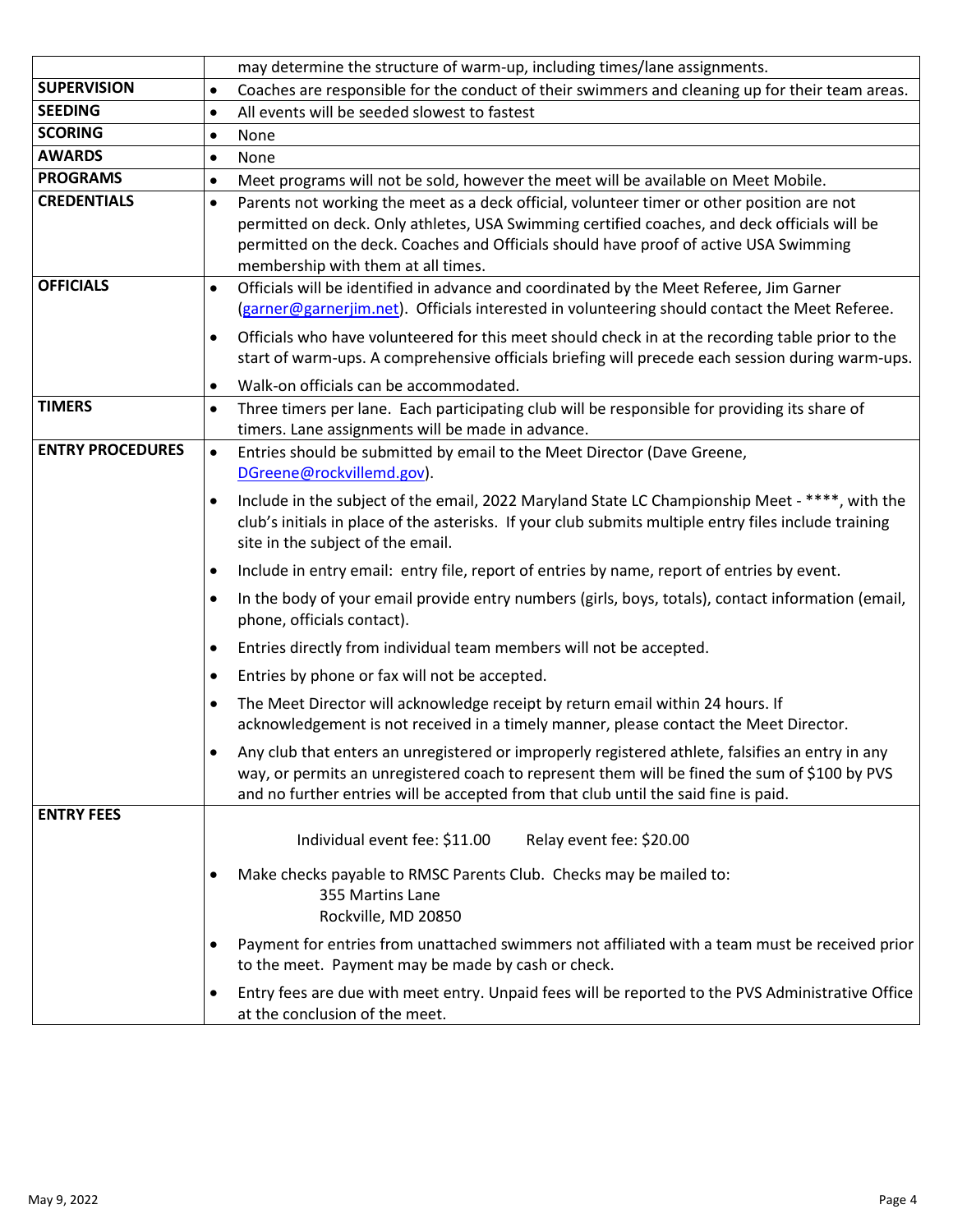### **The Rockville-Montgomery Swim Club**

**and**

# **The City of Rockville Department of Recreation and Parks PRESENT**

## **The 43rd Annual**

## **Maryland State Long Course Swimming Championships**

#### **June 3 – June 5, 2022**

#### **Friday, June 3**

13&O Girls and Boys – Warm up 1 at 12:30 pm – 1:00 pm, Warm up 2 at 1:00 pm – 1:30 pm, First event at 1:40 pm

| <b>LCM</b> | <b>SCY</b> | <b>GIRLS</b> | <b>EVENT</b>    | <b>BOYS</b> | <b>SCY</b> | <b>LCM</b> |
|------------|------------|--------------|-----------------|-------------|------------|------------|
| 4:49.99    | 5:21.49    | 1            | 15&O 400 Free   | 2           | 4:57.99    | 4:28.19    |
| 5:09.69    | 5:36.09    | 3            | 13-14 400 Free  | 4           | 5:21.69    | 5:05.39    |
| 29.59      | 26.09      | 5            | 15&O 50 Free    | 6           | 23.69      | 26.99      |
| 31.59      | 27.29      | 7            | 13-14 50 Free   | 8           | 25.99      | 29.99      |
| %100 Br    | %100 Br    | 9            | 15&O 50 Breast  | 10          | %100 Br    | %100 Br    |
| %100 Br    | %100 Br    | 11           | 13-14 50 Breast | 12          | %100 Br    | %100 Br    |
| %100 Bk    | %100 Bk    | 13           | 15&O 50 Back    | 14          | %100 Bk    | %100 Bk    |
| %100 Bk    | %100 Bk    | 15           | 13-14 50 Back   | 16          | %100 Bk    | %100 Bk    |
| %100 FI    | %100 FI    | 17           | 15&O 50 Fly     | 18          | %100 FI    | %100 Fl    |
| %100 FI    | %100 FI    | 19           | 13-14 50 Fly    | 20          | %100 FI    | %100 Fl    |
| 5:34.49    | 4:53.99    | 21           | 15&O 400 IM     | 22          | 4:30.59    | 5:10.99    |
| 5:57.59    | 5:08.99    | 23           | 13-14 400 IM    | 24          | 4:51.99    | 5:35.09    |

%- 13-14 and 15&O 50 Breast, 50 Back and 50 Fly must be qualified for the 100 of the corresponding stroke. Enter using qualified 100 time or as Bonus Event

12&U – Warm up 1 at 5:00 pm – 5:25 pm, Warm up  $\frac{2}{5}$  at 5:25 pm -5:50 pm, First event at 6:00 pm

| <b>LCM</b> | <b>SCY</b> | <b>GIRLS</b> | <b>EVENT</b>     | <b>BOYS</b> | <b>SCY</b> | <b>LCM</b> |
|------------|------------|--------------|------------------|-------------|------------|------------|
| 3:03.99    | 2:40.99    | 25           | 10&U 200 Free    | 26          | 2:39.59    | 3:03.99    |
| 5:36.99    | 6:03.99    | 27           | 11-12 400 Free   | 28          | 6:00.99    | 5:36.69    |
| 3:34.19    | 3:01.99    | 29           | 10&U 200 IM      | 30          | 3:01.99    | 3:35.29    |
| 3:27.59    | 2:58.09    | 31           | 11-12 200 Breast | 32          | 2:57.69    | 3:27.59    |
| 2:55.69    | 2:35.39    | 33           | 11-12 200 Back   | 34          | 2:36.69    | 2:57.79    |
| 3:14.19    | 2:52.99    | 35           | 11-12 200 Fly    | 36          | 2:47.99    | 3:16.09    |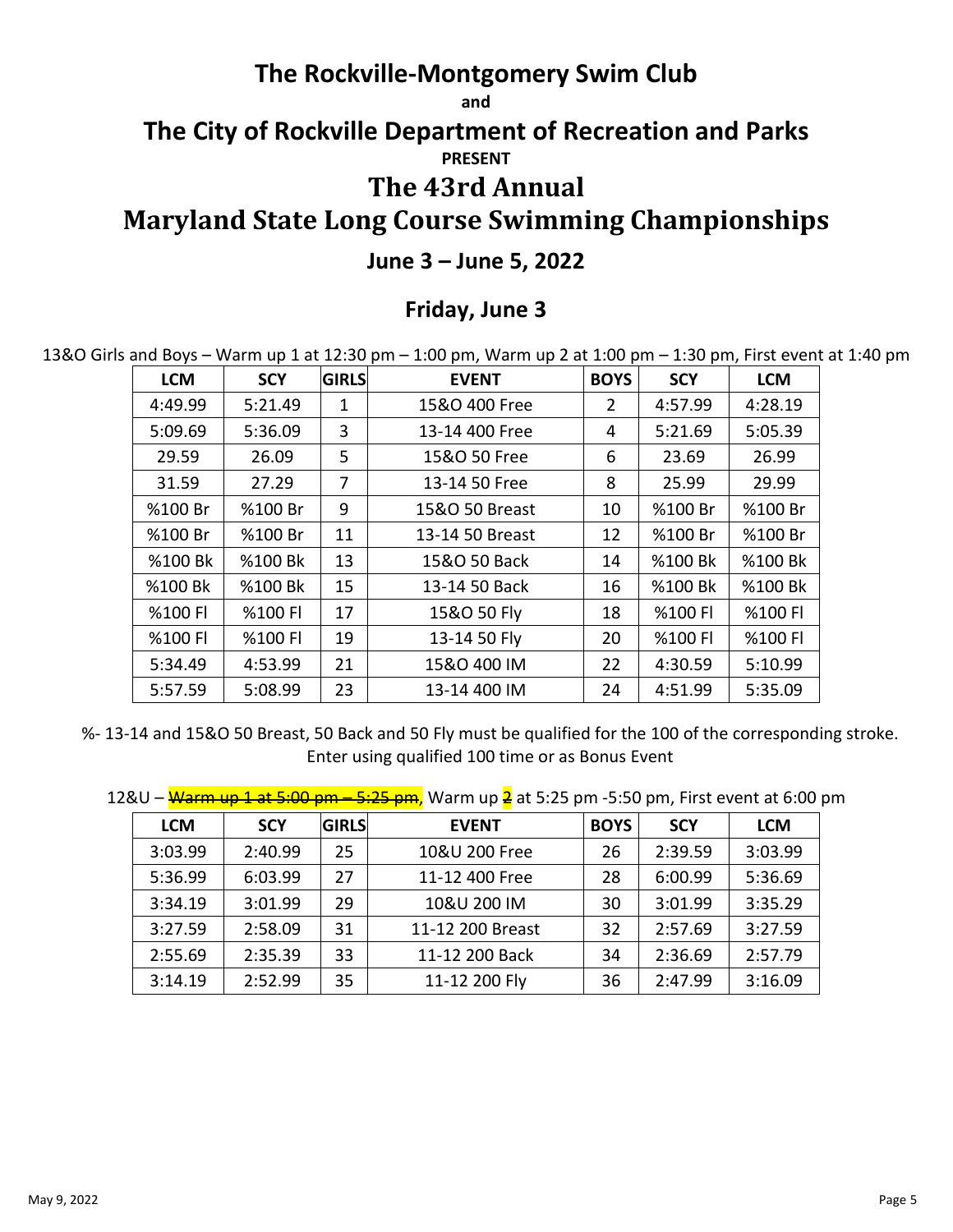### **The Rockville-Montgomery Swim Club**

**and**

### **The City of Rockville Department of Recreation and Parks PRESENT**

### **The 43rd Annual**

# **Maryland State Long Course Swimming Championships**

### **June 3 – June 5, 2022**

### **Saturday, June 4**

15&O Warm up 1 at 8:00 am – 8:30 am, Warm up 2 at 8:30 am – 9:00 am, First Event at 9:10 am

| <b>LCM</b> | <b>SCY</b> | <b>GIRLS</b> | <b>EVENT</b>    | <b>BOYS</b> | <b>SCY</b> | <b>LCM</b> |
|------------|------------|--------------|-----------------|-------------|------------|------------|
| 2:37.49    | 2:19.39    | 37           | 15&O 200 Fly    | 38          | 2:05.99    | 2:22.29    |
| 1:11.39    | 1:02.39    | 39           | 15&O 100 Back   | 40          | 57.39      | 1:06.79    |
| 2:54.09    | 2:34.19    | 41           | 15&O 200 Breast | 42          | 2:20.59    | 2:41.29    |
| 1:03.69    | 56.19      | 43           | 15&O 100 Free   | 44          | 51.19      | 58.29      |
| 2:36.59    | 2:17.29    | 45           | 15&O 200 IM     | 46          | 2:04.99    | 2:24.29    |

13-14 Warm up 1 at 12:30 pm-1:00pm Warm up 2 at 1:00 pm - 1:30 pm, First event at 1:40 pm

| <b>LCM</b> | <b>SCY</b> | <b>GIRLS</b> | <b>EVENT</b>     | <b>BOYS</b> | <b>SCY</b> | <b>LCM</b> |
|------------|------------|--------------|------------------|-------------|------------|------------|
| 2:59.79    | 2:31.99    | 47           | 13-14 200 Fly    | 48          | 2:21.99    | 2:51.59    |
| 1:17.49    | 1:06.99    | 49           | 13-14 100 Back   | 50          | 1:04.19    | 1:16.29    |
| 3:12.09    | 2:43.99    | 51           | 13-14 200 Breast | 52          | 2:35.39    | 3:03.69    |
| 1:06.89    | 59.59      | 53           | 13-14 100 Free   | 54          | 55.99      | 1:04.99    |
| 2:48.99    | 2:23.99    | 55           | 13-14 200 IM     | 56          | 2:16.49    | 2:43.19    |

10&U, 11-12 Warm up 1 at 4:30 pm – 4:55 pm, Warm up 2 at 4:55 pm – 5:20 pm, First event at 5:30 pm

| <b>LCM</b> | <b>SCY</b> | <b>MIXED</b> | <b>EVENT</b>              |             | <b>SCY</b> | <b>LCM</b> |
|------------|------------|--------------|---------------------------|-------------|------------|------------|
| 2:33.29    | 2:19.89    | 57           | 11-12 Mixed 200 Med Relay |             |            |            |
| 2:56.39    | 2:35.09    | 58           | 10&U Mixed 200 Med Relay  |             |            |            |
|            |            | <b>GIRLS</b> | <b>EVENT</b>              | <b>BOYS</b> |            |            |
| 33.79      | 29.39      | 59           | 11-12 50 Free             | 60          | 29.39      | 33.59      |
| 38.29      | 33.69      | 61           | 10&U 50 Free              | 62          | 33.59      | 38.19      |
| 1:34.59    | 1:23.19    | 63           | 11-12 100 Breast          | 64          | 1:23.59    | 1:36.59    |
| 1:50.49    | 1:35.39    | 65           | 10&U 100 Breast           | 66          | 1:35.39    | 1:52.09    |
| 39.79      | 33.89      | 67           | 11-12 50 Back             | 68          | 34.09      | 40.19      |
| 44.49      | 39.29      | 69           | 10&U 50 Back              | 70          | 39.49      | 44.79      |
| 1:25.99    | 1:13.99    | 71           | 11-12 100 Fly             | 72          | 1:14.29    | 1:27.89    |
| 1:46.19    | 1:32.39    | 73           | 10&U 100 Fly              | 74          | 1:32.99    | 1:51.99    |
| 2:39.89    | 2:19.99    | 75           | 11-12 200 Free            | 76          | 2:18.99    | 2:43.19    |